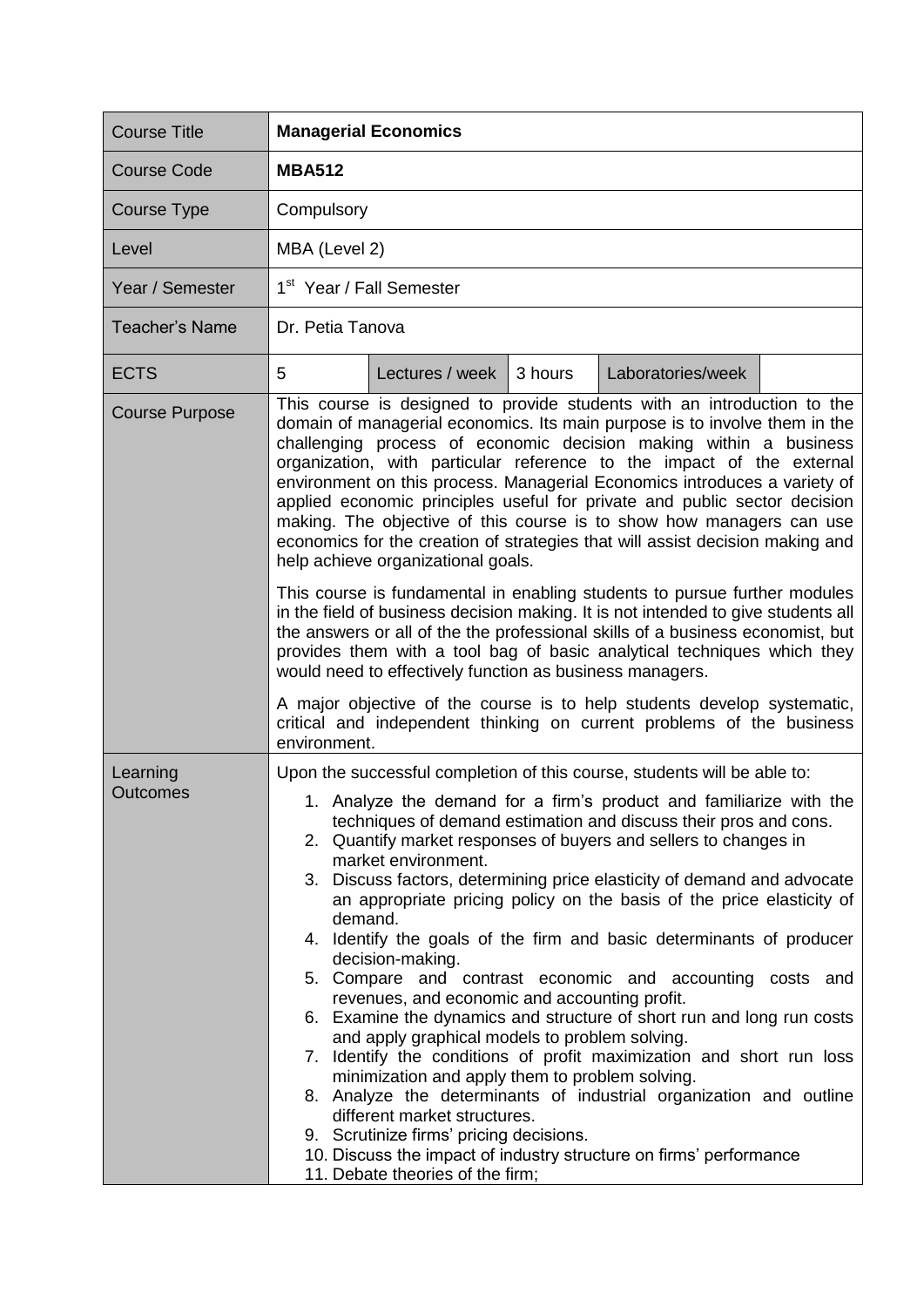|                                                                                                                                                       | 12. Achieve a basic understanding of the vocabulary, concepts, and<br>principles of managerial economics.<br>13. Cope with evaluating different beliefs and opinions when discussing<br>microeconomic problems and develop their own set of arguments<br>and values.<br>14. Make sense of economic reality, transform theoretical knowledge<br>into practical skills, and apply theories to problems and policy issues. |              |                                                                                                                                                                                                                           |  |
|-------------------------------------------------------------------------------------------------------------------------------------------------------|-------------------------------------------------------------------------------------------------------------------------------------------------------------------------------------------------------------------------------------------------------------------------------------------------------------------------------------------------------------------------------------------------------------------------|--------------|---------------------------------------------------------------------------------------------------------------------------------------------------------------------------------------------------------------------------|--|
| Prerequisites                                                                                                                                         | <b>None</b>                                                                                                                                                                                                                                                                                                                                                                                                             | Corequisites | <b>None</b>                                                                                                                                                                                                               |  |
| <b>Course Content</b>                                                                                                                                 | 1. Introduction to Managerial Economics                                                                                                                                                                                                                                                                                                                                                                                 |              |                                                                                                                                                                                                                           |  |
|                                                                                                                                                       | Identify and enunciate the main economic problems                                                                                                                                                                                                                                                                                                                                                                       |              |                                                                                                                                                                                                                           |  |
|                                                                                                                                                       | Articulate the core problems that a company has to handle based on<br>economic theory and on empirical evidence.                                                                                                                                                                                                                                                                                                        |              |                                                                                                                                                                                                                           |  |
|                                                                                                                                                       | Explain principles of economic decision making and apply them to a<br>chosen problem in a written assignment.                                                                                                                                                                                                                                                                                                           |              |                                                                                                                                                                                                                           |  |
|                                                                                                                                                       | Define supply and demand and examine factors determining their<br>dynamics                                                                                                                                                                                                                                                                                                                                              |              |                                                                                                                                                                                                                           |  |
|                                                                                                                                                       | Relate functional and graphical analysis of market equilibrium to solving                                                                                                                                                                                                                                                                                                                                               |              |                                                                                                                                                                                                                           |  |
|                                                                                                                                                       | Apply of market theory to real world problems                                                                                                                                                                                                                                                                                                                                                                           |              |                                                                                                                                                                                                                           |  |
|                                                                                                                                                       | 2. Demand Analysis and Estimation                                                                                                                                                                                                                                                                                                                                                                                       |              |                                                                                                                                                                                                                           |  |
|                                                                                                                                                       | techniques of demand estimation.                                                                                                                                                                                                                                                                                                                                                                                        |              | Analyze the demand for a firm's product and familiarize with the                                                                                                                                                          |  |
|                                                                                                                                                       | environment.                                                                                                                                                                                                                                                                                                                                                                                                            |              | Quantify market responses of buyers and sellers to changes in market                                                                                                                                                      |  |
| Discuss factors, determining price elasticity of demand and advocate an<br>appropriate pricing policy on the basis of the price elasticity of demand. |                                                                                                                                                                                                                                                                                                                                                                                                                         |              |                                                                                                                                                                                                                           |  |
|                                                                                                                                                       | Assess the role of the cross price elasticity of demand for the firm's<br>competitiveness                                                                                                                                                                                                                                                                                                                               |              |                                                                                                                                                                                                                           |  |
|                                                                                                                                                       | 3. Producer Decision Making                                                                                                                                                                                                                                                                                                                                                                                             |              |                                                                                                                                                                                                                           |  |
|                                                                                                                                                       | production function.                                                                                                                                                                                                                                                                                                                                                                                                    |              | Identify the nature and basic determinants of producer decision making.<br>Define the firm as a profit maximizer. Understand and explain the                                                                              |  |
|                                                                                                                                                       | profit. Understand the meaning of normal profit.                                                                                                                                                                                                                                                                                                                                                                        |              | Distinguish between economic and accounting costs and apply them to<br>problem solving. Compare and contrast economic profit and accounting                                                                               |  |
|                                                                                                                                                       | factors, affecting technological choice and the least cost factor<br>and decreasing returns to scale and their significance in long run<br>decisions.                                                                                                                                                                                                                                                                   |              | Compare and contrast short run and long run decisions. Articulate the<br>law of diminishing returns and discuss empirical evidence. Determine<br>combination for a given output. Distinguish between increasing, constant |  |
|                                                                                                                                                       | marginal and average costs. Determine the conditions for profit                                                                                                                                                                                                                                                                                                                                                         |              | Analyze the dynamics of a firm's costs in the short run and estimate<br>maximization and loss minimization in the short run. Apply economic                                                                               |  |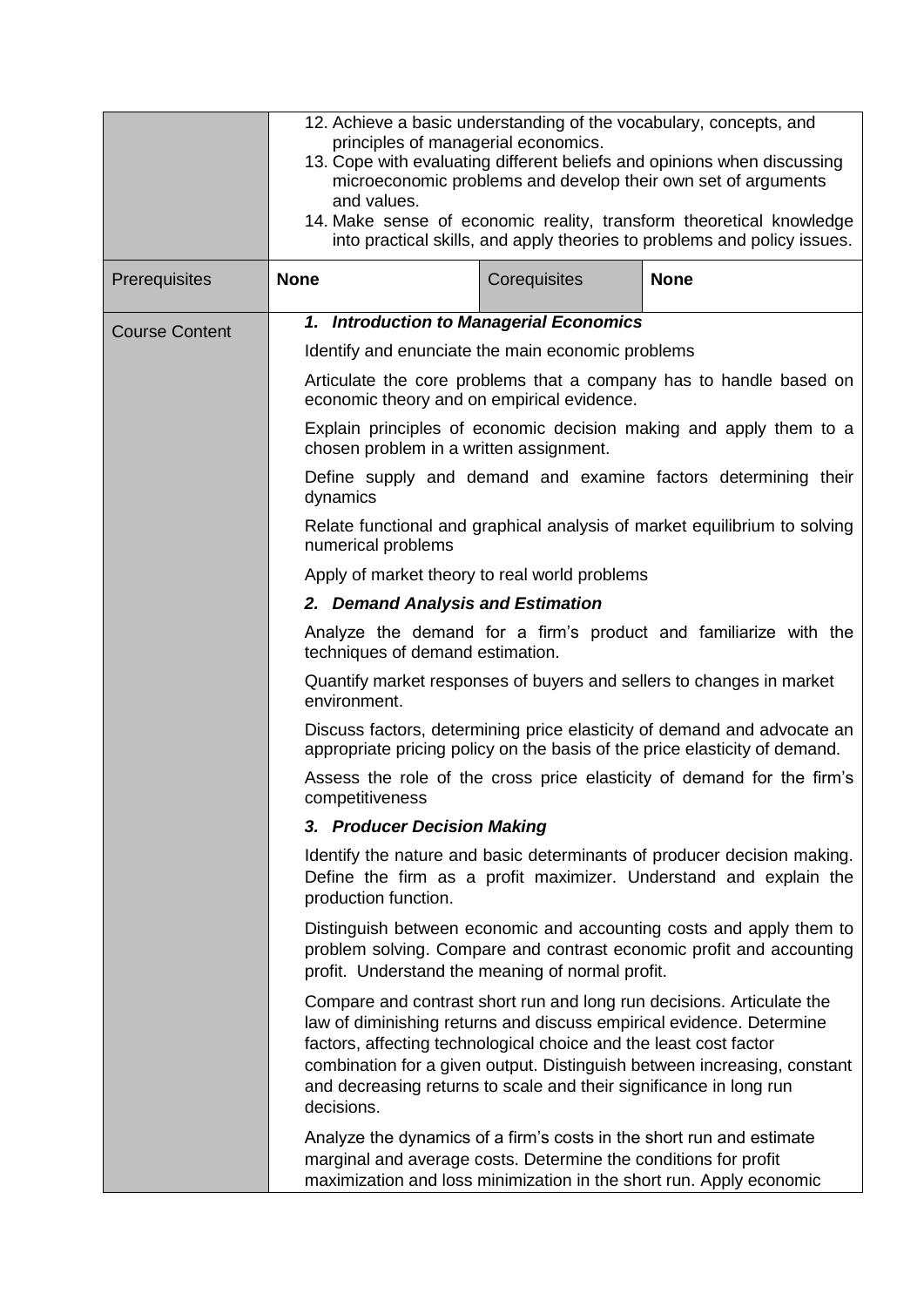|    | principles in problem solving.                                                                                                                                                                           |
|----|----------------------------------------------------------------------------------------------------------------------------------------------------------------------------------------------------------|
|    | Analyze the terms of profit maximization in the long run. Relate graphical<br>and formal analysis to problem selecting the optimum production<br>decisions in the short run and in the long run.         |
|    | Familiarize with the principles of strategic cost management and discuss<br>empirical evidence.                                                                                                          |
|    | 4. The Structure of Industry and the performance of firms                                                                                                                                                |
|    | Critically examine different approaches to the definition of industry and<br>assess the constraints for collecting statistical information, appropriate<br>for managerial decisions.                     |
|    | Identify the determinants of industrial organization within the framework<br>of the "structure – conduct - performance" paradigm.                                                                        |
|    | Compare and contrast perfect and imperfect competition. Identify<br>sources of market imperfection. Derive efficiency criteria and asses firms<br>performance from a static and a dynamic point of view. |
|    | Critically assess the SCP model.                                                                                                                                                                         |
|    | Discuss the conditions, strategy and constraints of contestable markets.<br>Appraise the Chicago School approach to competition in the industry<br>and firm's performance                                |
|    | Articulate the concept of creative destruction and analyze the pros and<br>cons of the big firm from a dynamic perspective                                                                               |
|    | Apply Porter's five forces model to the structural analysis of the industry<br>and to strategy determination.                                                                                            |
|    | Identify dimensions of market concentration and examine different<br>measures of market concentration.                                                                                                   |
|    | Distinguish between different kinds of mergers and the major motives for<br>diversified merger activity.                                                                                                 |
|    | Discuss advantages and shortcomings of outsourcing on the basis of<br>theoretical analysis and empirical evidence.                                                                                       |
| 5. | <b>Pricing decisions and performance</b>                                                                                                                                                                 |
|    | Critically assess pricing decisions for profit maximization.                                                                                                                                             |
|    | Define price discrimination and distinguish<br>forms<br>between<br>its<br>theoretically and based on empirical evidence.                                                                                 |
|    | Familiarize with the principles and constraints of yield management and<br>discuss its practical application.                                                                                            |
|    | Distinguish between cooperative and non-cooperative behavior under<br>oligopoly and assess empirical evidence.                                                                                           |
|    | Discuss the instability of Nash equilibrium and repeated games                                                                                                                                           |
|    | Apply game theory to predict entry preventing behavior and discuss<br>empirical evidence.                                                                                                                |
|    | Examine the cost plus pricing model and reconcile cost plus pricing with<br>profit maximizing models.                                                                                                    |
|    | Compare and contrast cost based pricing and market based pricing.                                                                                                                                        |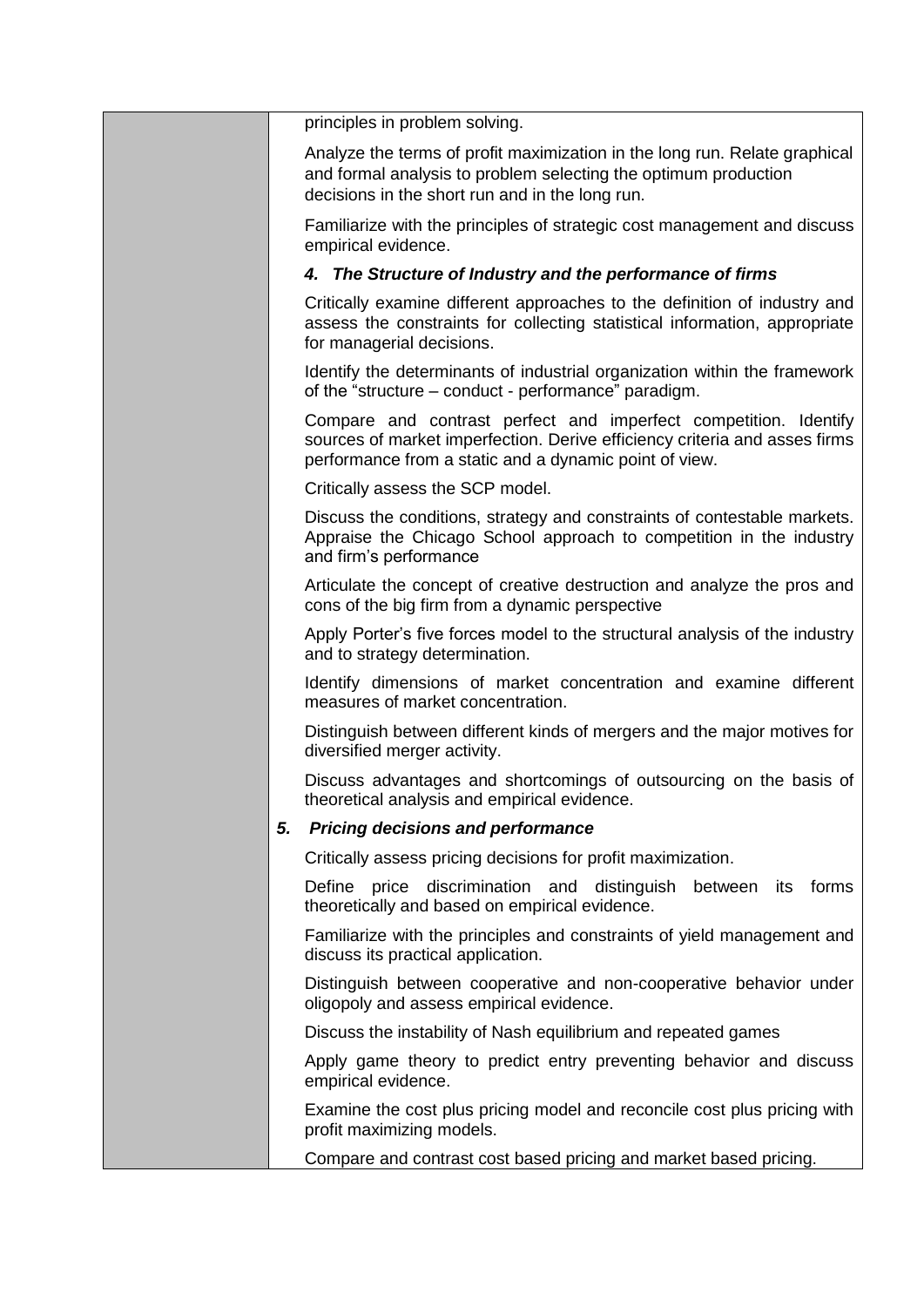|                         | 6. The Theory of the Firm                                                                                                                                                                                                                                                                                                                                                                                                                                                                                                                                                                                                                                                                                                                                                                          |
|-------------------------|----------------------------------------------------------------------------------------------------------------------------------------------------------------------------------------------------------------------------------------------------------------------------------------------------------------------------------------------------------------------------------------------------------------------------------------------------------------------------------------------------------------------------------------------------------------------------------------------------------------------------------------------------------------------------------------------------------------------------------------------------------------------------------------------------|
|                         | Compare and contrast firm coordination and market resource allocation.                                                                                                                                                                                                                                                                                                                                                                                                                                                                                                                                                                                                                                                                                                                             |
|                         | Identify transaction costs and discuss their nature, sources and<br>dimensions.                                                                                                                                                                                                                                                                                                                                                                                                                                                                                                                                                                                                                                                                                                                    |
|                         | Dispute the limits of the firm theoretically and based on empirical<br>evidence.                                                                                                                                                                                                                                                                                                                                                                                                                                                                                                                                                                                                                                                                                                                   |
|                         | Discuss the constraints and controversies of the neoclassical approach<br>to firm's decision making.                                                                                                                                                                                                                                                                                                                                                                                                                                                                                                                                                                                                                                                                                               |
|                         | Debate different rationales for decision making                                                                                                                                                                                                                                                                                                                                                                                                                                                                                                                                                                                                                                                                                                                                                    |
|                         | Identify asymmetric information as a basis for bounded rationality.                                                                                                                                                                                                                                                                                                                                                                                                                                                                                                                                                                                                                                                                                                                                |
|                         | Articulate and discuss the "principal-agent problem" on the basis of<br>theoretical analysis and empirical evidence.                                                                                                                                                                                                                                                                                                                                                                                                                                                                                                                                                                                                                                                                               |
|                         | Familiarize with the main managerial theories of the firm: sales<br>maximization vs. managerial utility maximization and discuss their<br>practical implications.                                                                                                                                                                                                                                                                                                                                                                                                                                                                                                                                                                                                                                  |
|                         | Examine R. Marris' model of firm's growth                                                                                                                                                                                                                                                                                                                                                                                                                                                                                                                                                                                                                                                                                                                                                          |
| Teaching<br>Methodology | The taught part of course is delivered to the students by means of ex<br>cathedra lectures and discussions in class, by means of traditional tools and<br>using computer demonstrations. The instructor relates empirical evidence<br>with the material presented in the lectures. During the lectures students are<br>encouraged to participate in discussions.                                                                                                                                                                                                                                                                                                                                                                                                                                   |
|                         | Some of the key issues are revealed on the basis of discussions of assigned<br>required readings (articles).                                                                                                                                                                                                                                                                                                                                                                                                                                                                                                                                                                                                                                                                                       |
|                         | Auditory exercises, where examples regarding matter represented at the<br>lectures, are solved and further questions related to particular open-ended<br>topic issues are compiled by the students and answered, during the lecture<br>or assigned as homework.                                                                                                                                                                                                                                                                                                                                                                                                                                                                                                                                    |
|                         | Topic notes are compiled by students, during the lecture. Lecture notes,<br>slide shows and documentaries can also be downloaded from the lecturer's<br>webpage. Tutorial problems are submitted as homework and these are<br>solved during lectures or privately during lecturer's office hours.                                                                                                                                                                                                                                                                                                                                                                                                                                                                                                  |
|                         | Further literature search is encouraged by assigning students to identify a<br>specific problem related to some issue, gather relevant scientific information<br>about how others have addressed the problem and report this information in<br>written or orally.                                                                                                                                                                                                                                                                                                                                                                                                                                                                                                                                  |
|                         | Students are assigned to study a current economic problem, related to the<br>course subject, and approved by the instructor. Students are expected to<br>prepare a position paper. Based on research in professional journals, or on<br>a questionnaire, they must present at least two different views on the<br>selected topic. Sources must be cited within the body of the analysis. They<br>are expected to synthesize their research, class materials, personal<br>experience, etc. to arrive at their own view on the subject and justify it. They<br>must also include how this view will affect their actions and decisions in the<br>future. The assignment is considered as a preparation for further research<br>and for the final project. The position paper must be uploaded on the |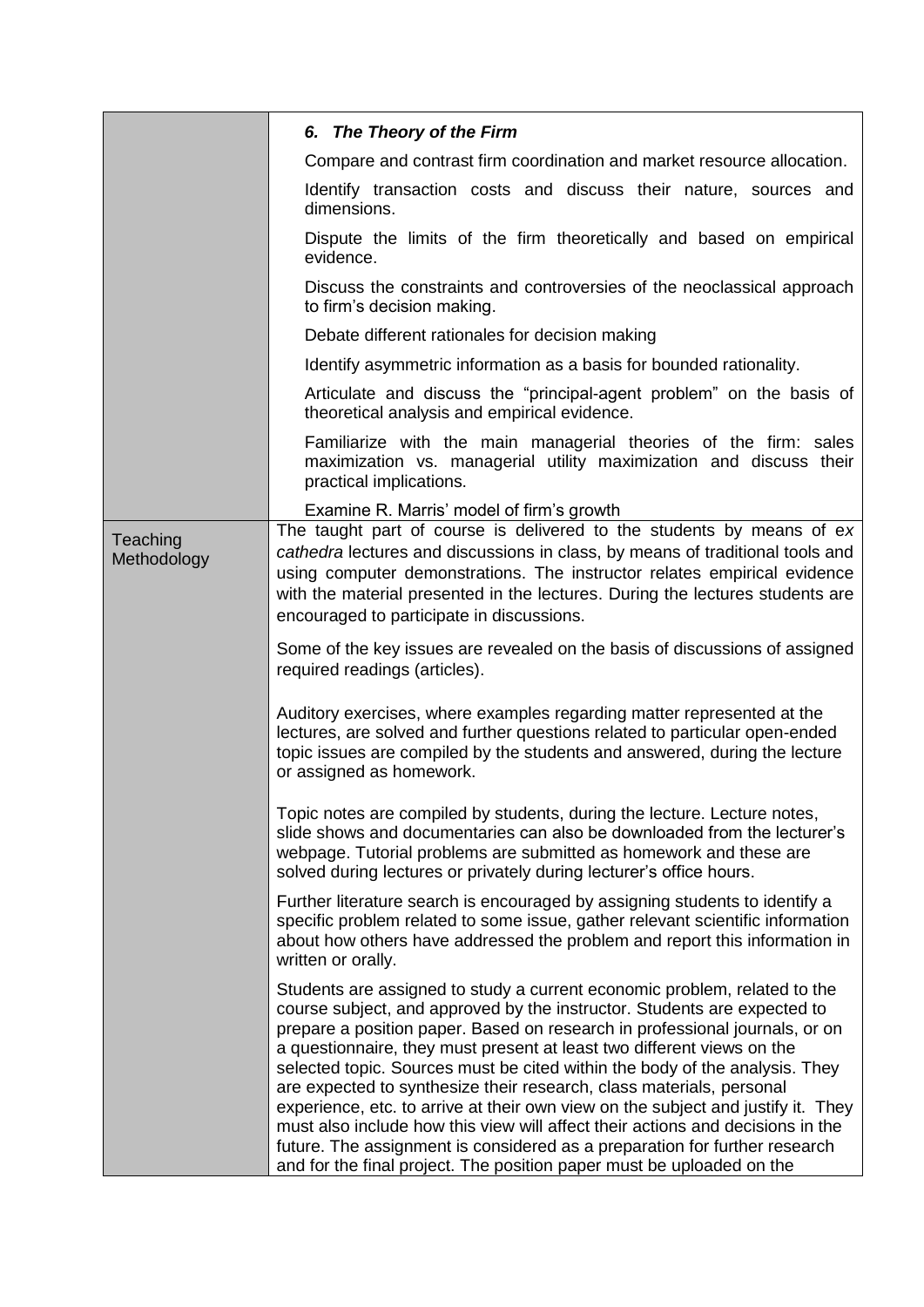|              | website of the course to be assessed against plagiarism.                                                                                                                                                                                                                                                                                                                                                                                                                                                                                                                                                                                                                                                                                          |  |  |
|--------------|---------------------------------------------------------------------------------------------------------------------------------------------------------------------------------------------------------------------------------------------------------------------------------------------------------------------------------------------------------------------------------------------------------------------------------------------------------------------------------------------------------------------------------------------------------------------------------------------------------------------------------------------------------------------------------------------------------------------------------------------------|--|--|
| Bibliography | Textbooks:<br>$\bullet$<br>Salvatore D. (2018) Managerial Economics in a Global Economy.<br>$\bullet$<br>Ninth Edition, Oxford University Press.<br>https://www.tutorialspoint.com/managerial_economics/managerial_e<br>$\bullet$<br>conomics_overview.htm<br>Heather K. (2002) The Economics of Industries and Firms. Pearson<br>$\bullet$<br>Education Ltd.                                                                                                                                                                                                                                                                                                                                                                                     |  |  |
|              | <u>(b)References:</u>                                                                                                                                                                                                                                                                                                                                                                                                                                                                                                                                                                                                                                                                                                                             |  |  |
|              | Friedman M. (1982) Capitalism and Freedom. The University of<br>Chicago Press, 1982 (pp 119-135)<br>Becker B. (1997) There is Nothing Natural about 'Natural' Monopoly.<br>٠<br>Business Week, October 6.<br>Schumpeter J.A. (1976) Capitalism, Socialism and Democracy.<br>٠<br>Harper Torchbooks, (pp.80-87)<br>Coase R. (1937) The Nature of the Firm. Economica, Vol. 4, Nov.<br>$\bullet$<br>Demsetz H. (1997) The Firm in Economic Theory: A Quiet<br>$\bullet$<br>Revolution. The American Economic Review, Vol. 87, Issue 2, May.<br>Primeaux, P. and J. Stieber (1999) When MR=MC: Ethical<br>efficiencies in valuing and pricing. Journal of Business Ethics.<br>January<br>Making survey-based price experiments more accurate. Market |  |  |
|              | Research Society. Journal of the Market Research Society. Malcolm<br>Wright. Apr. 1999.<br>An empirical test of alternative theories of survey response behavior.<br><b>Market Research Society. Journal of the Market Research Society</b><br>Felicitas Evangelista . Apr. 1999                                                                                                                                                                                                                                                                                                                                                                                                                                                                  |  |  |
| Assessment   | (a) Methods:                                                                                                                                                                                                                                                                                                                                                                                                                                                                                                                                                                                                                                                                                                                                      |  |  |
|              | Students are assessed with coursework that involves homework<br>assignments and class participation. The assessment involves<br>explaining theoretical concepts, examining real life situations, or solving<br>numerical problems and applying graphical analysis.<br>Students are prepared for final exam, by revision on the matter taught,<br>problem solving and concept testing and are trained to be able to deal<br>with time constraints and revision timetable.                                                                                                                                                                                                                                                                          |  |  |
|              | <b>Grading Criteria for Position Paper</b>                                                                                                                                                                                                                                                                                                                                                                                                                                                                                                                                                                                                                                                                                                        |  |  |
|              | 20%<br>Clear grasp of the topic to be presented and clear and<br>complete presentation of authors' views                                                                                                                                                                                                                                                                                                                                                                                                                                                                                                                                                                                                                                          |  |  |
|              | Appropriate analysis, evaluation and synthesis on issues,<br>20%<br>economic terms, concepts etc.                                                                                                                                                                                                                                                                                                                                                                                                                                                                                                                                                                                                                                                 |  |  |
|              | 20%<br>Demonstrated ability to employ economic terms, and<br>concepts                                                                                                                                                                                                                                                                                                                                                                                                                                                                                                                                                                                                                                                                             |  |  |
|              | Justification of your views and logical flow of responses on<br>40%                                                                                                                                                                                                                                                                                                                                                                                                                                                                                                                                                                                                                                                                               |  |  |